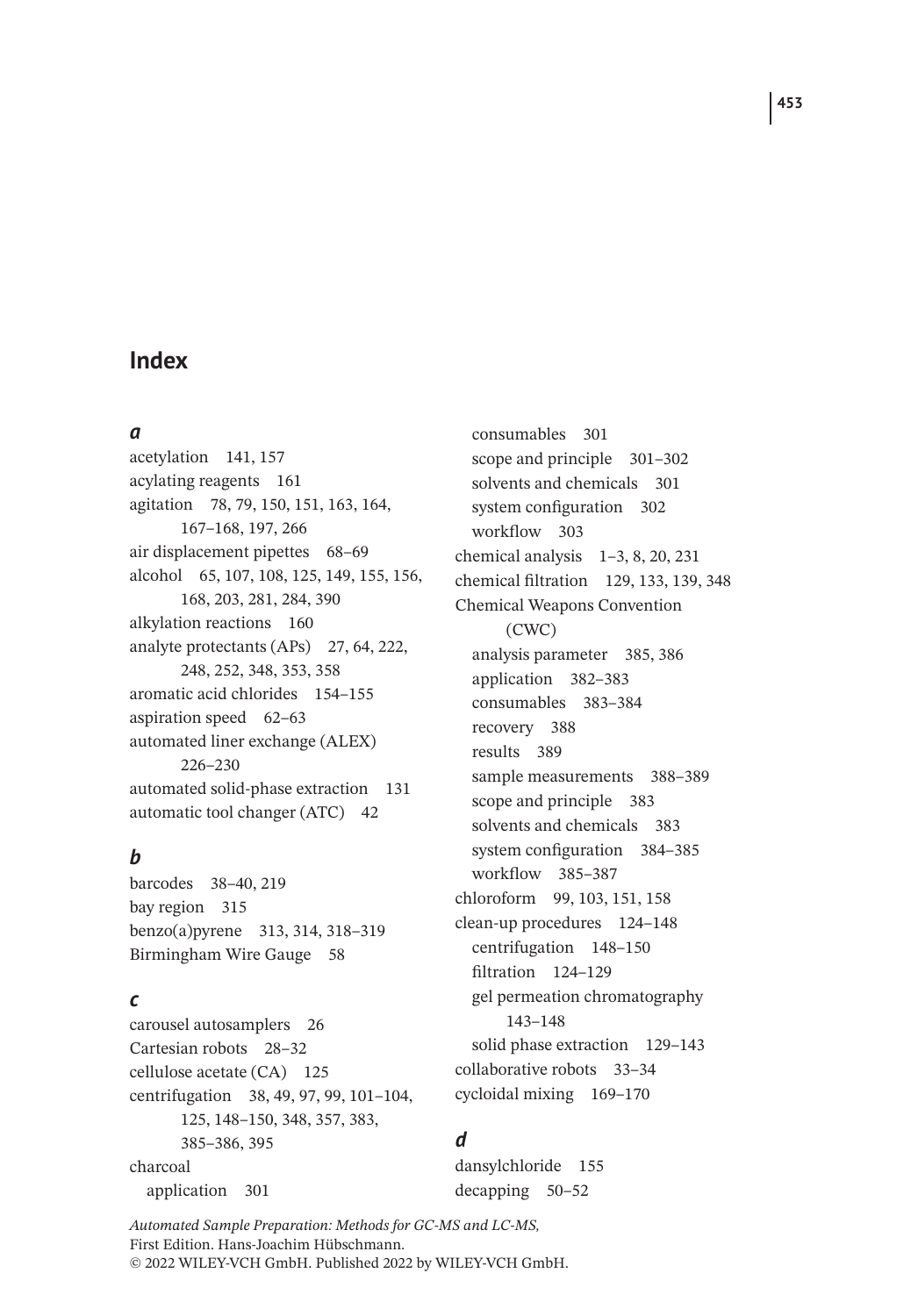**454** *Index*

derivatization 153–163 acetylation 157 aromatic acid chlorides 154–155 dansylchloride 155 fluorinating reagents 158–159 FMOC derivatization 155 GC and GC-MS 156–159 in-port derivatization 159–163 LC and LC-MS 154–155 methoxyamination 158 methylation 157–158 ninhydrin reaction 155 silylation 156–157, 260–262 SPME on-fiber 262–266 detection force 77 dichloromethane (DCM) 11, 91, 276, 342, 383 dilution pipetting mode 71 dilutions 248 for calibration curves 251–256 geometric 248–251 working standards preparation 256–259 dilutor/dispenser operation 82–84 dispensing speed 27, 55–57, 63 dispersive liquid/liquid micro-extraction (DLLME) 66, 84, 92, 100–104, 203, 384 drop force 77 drops and droplets 55–57 dynamic headspace analysis 84, 168, 192, 201–210, 279 dynamic headspace analysis with in-tube extraction (ITEX DHS) 124, 169, 203–207, 278, 281 Dynamic Headspace Vacuum Transfer in Trap (DHS-VTT) 206, 207

### *e*

economical aspects 15–16 EPA Method 8270E 304 EQuanTM 20 ethanol 103, 193–195, 284–288, 342, 344 European standards (EN) 2, 13, 21, 62, 130, 322, 347

evaporation 22, 66, 90–91, 94, 103, 104, 106, 124, 129, 132–135, 137–139, 146, 150–153, 163, 194, 216, 225–226, 233, 260, 262, 313–314, 332–333, 341, 348, 368, 369, 459 extraction 90–123 dispersive liquid/liquid micro-extraction 100–104 liquid 91-92 liquid-liquid extractions 97–100 pressurized fluid extraction 92–97 sorptive extraction methods 104–123

# *f*

fatty acid methyl ester (FAMEs) 21 analytical parameter 326 application 321 consumables 324 derivatization method 323 health risk 324 limitations 323 method description 322–323 sample measurements 328 scope and principle 321–322 solvents and chemicals 323–324 system configuration 325–326 workflow 326–327 filtration 124 filter material 125–126 filter vials 127–129 syringe 126–127 flow cell sampling 84–85 fluorinating reagents 158–159 forward pipetting mode 69

## *g*

gas chromatography (GC) automated liner exchange 226–230 hot needle injection 222–224 liquid band injection 224–226 liquid injection 222–230 sandwich injection 222 gastight syringes 61 GC volatiles analysis 191 dynamic headspace analysis 201–210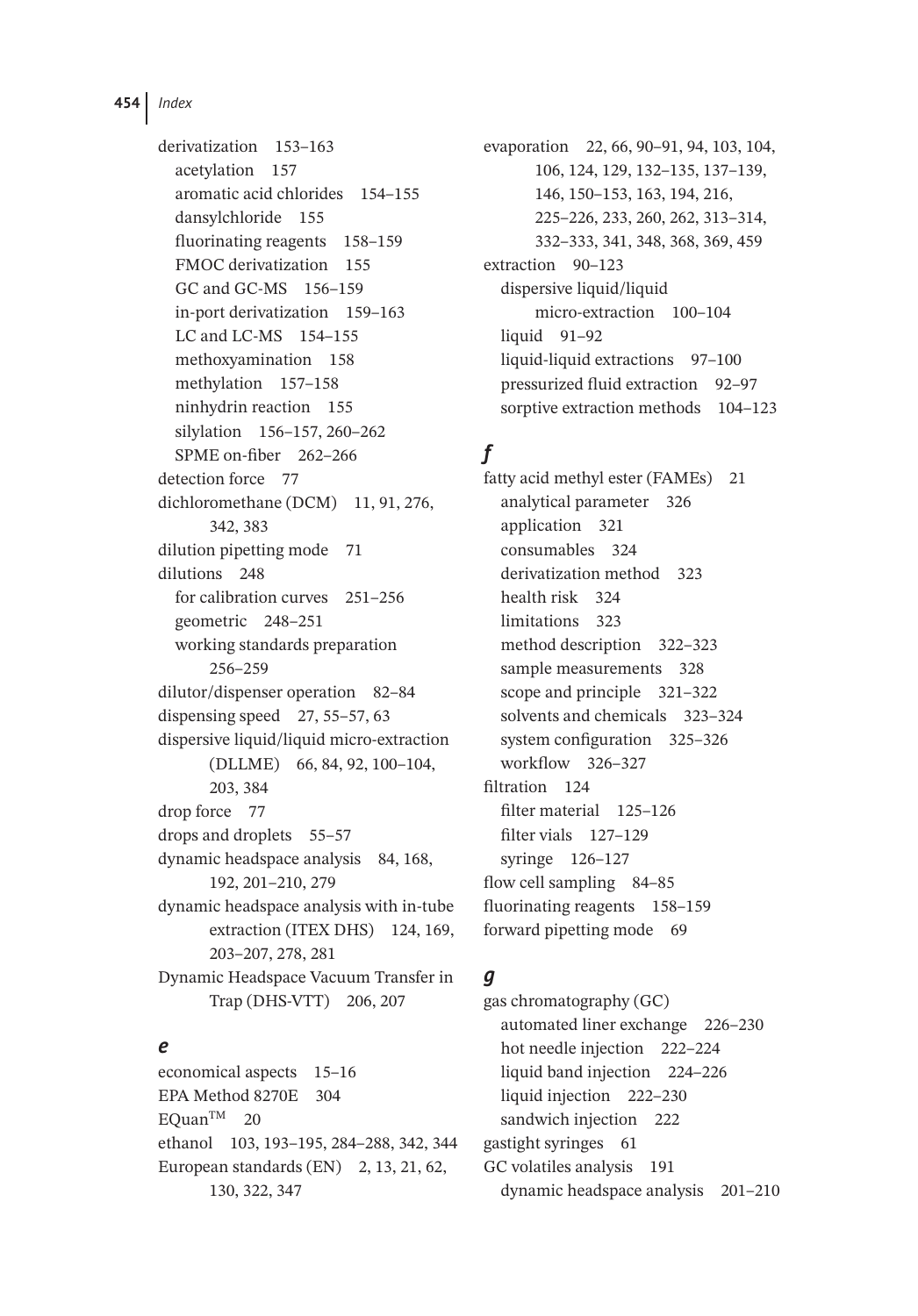needle trap micro-extraction 208–210 purge & trap 202–204 using sorbent tubes 207 with in-tube extraction 204–207 multiple headspace quantification 197–201 static headspace 192–194 analyte sensitivity 195 injection technique 195–197 overcoming matrix effects 194 tube adsorption 210–222 gel permeation chromatography (GPC) 91, 143–148, 231 GPC-GC online coupling 146–147 micro-GPC-GC online coupling 147–148 standard methods 145 workflow and instrument configuration 145–146 geometric dilution 248–251 geosmin analytic parameters 296–297 application 295 consumables 296 quantitative calibration 297–299 recovery and precision 299 regulations 300 sample measurements 300 scope and principle 295 solvents and chemicals 295 system configuration 296 workflow 297 glass fiber (GF) 125 glycidol 329–339 glyphosate analysis parameter 365–366 applications 362 consumales 364 sample measurements 367-368 scope and principle 362–363 sensitivity 366–367 solvents and chemicals 364 system configuration 364–365 workflow 365–366

green analytical chemistry (GAC) 4, 10–12, 19, 20, 33, 100, 147, 374, 459 gripper transport 48–50, 89, 92

## *h*

halal food analytical parameters 286–287 application 284 consumables 285 results 288 scope and principle 284–285 solvents and chemicals 285 system configuration 285–286 workflow 286, 287 height in rack 77 height on tool 77 hot needle injection 222–224 human performance 2–4

## *i*

incubation overlapping 36, 163–164 injection-port 38, 119, 159, 233–237, 275, 297, 371, 393 instrumental workflows 9–10 data quality 11 green analytical chemistry 11–12 productivity 12–13 Turkey operation 11

# *j*

just enough clean-up concept 124

## *l*

laboratory logistics 7–16 LC injection 233–234 dynamic load and wash 234–235 pipette tool 235–237 LC-GC on-line injection 230–233 liquid band injection 224–226 liquid-liquid extractions (LLE) 11, 24, 27, 66, 82, 84, 92–94, 97–100, 122, 130, 134, 142, 148, 155, 163, 167, 170, 294, 304, 306–311, 312–314, 322, 340, 362, 364, 383–389 low retention tips 81–82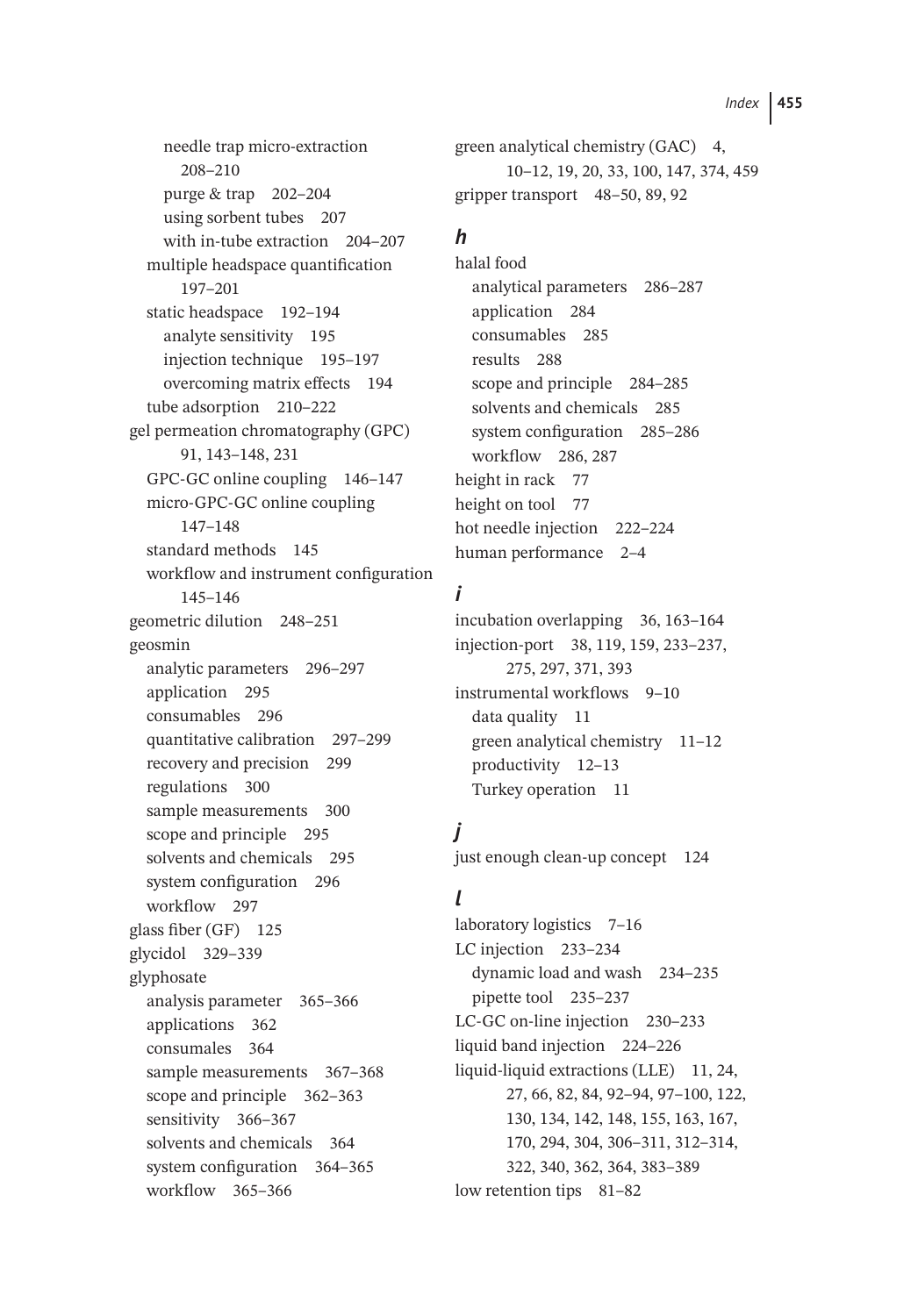**456** *Index*

#### *m*

Maestro® 365 magnetic transport 46–48, 163, 251, 273, 323, 393 metal plunger 60, 301 methoximation reaction (MeOx) 158 266–271 methylation 21, 157–158, 160, 321–324, 328 micro-extraction in packed sorbent (MEPS) 141–142 micro-SPE (μSPE) 50–51, 84, 124, 137, 142–143, 148, 163, 216, 229, 348–351, 353–362, 383–389 micropipet 68, 73, 78 mineral oil hydrocarbons (MOH) analysis parameter 343–344 application 339 consumables 342–343 quantitative calibration 346 sample measurements 346–347 scope and principle 340–342 solvents and chemicals 342 system configuration 343 workflow 344–346 mini-SPE 137, 349 miniaturization 2, 4, 10–12, 28, 90, 92, 94, 96, 130, 134, 137, 142, 146, 150 mixed cellulose ester (MCE) 125 mixing agitation 167–168 cycloidal 169–170 spinning 169 syringes 169 vortexing 166–167 3-Monochloropropane-1,2-diol (3-MCPD) 328, 329 analysis parameter 334–336 analytical method 332–333 consumables 333 recovery and precision 337–338 sample measurements 336 scope and principle 329–332 system configuration 334 workflow 335, 336

multiple axis robots 32–33 multiple headspace analysis (MHE) 163, 194, 197–201, 286, 325

## *n*

needle transport 50, 138 needle trap device (NTD) 208–209 needle-trap micro-extraction (NTME) 208–210 ninhydrin reaction 155 nitrocellulose (NC) 125

## *o*

on-line SPE 134–137 online-SPE water analysis analysis parameter 373–375 application 368–369 consumables 370 sample preparation 369 scope and principle 369 solvents and chemicals 369–370 system configuration 370–371 workflow 371–373

# *p*

peltier devices 165 pesticides analysis application 347–348 consumables 353 sample measurements 358-361 sample preparation cycles 350–352 scope and principle 348–350 setup 354–357 solvents and chemicals 352–353 system configuration 354 workflow 357–358 phthalates analysis parameter 396–398 application 393–395 consumables 395 quantitative calibration 398 sample measurements 399, 400 scope and principle 395 solvents and chemicals 395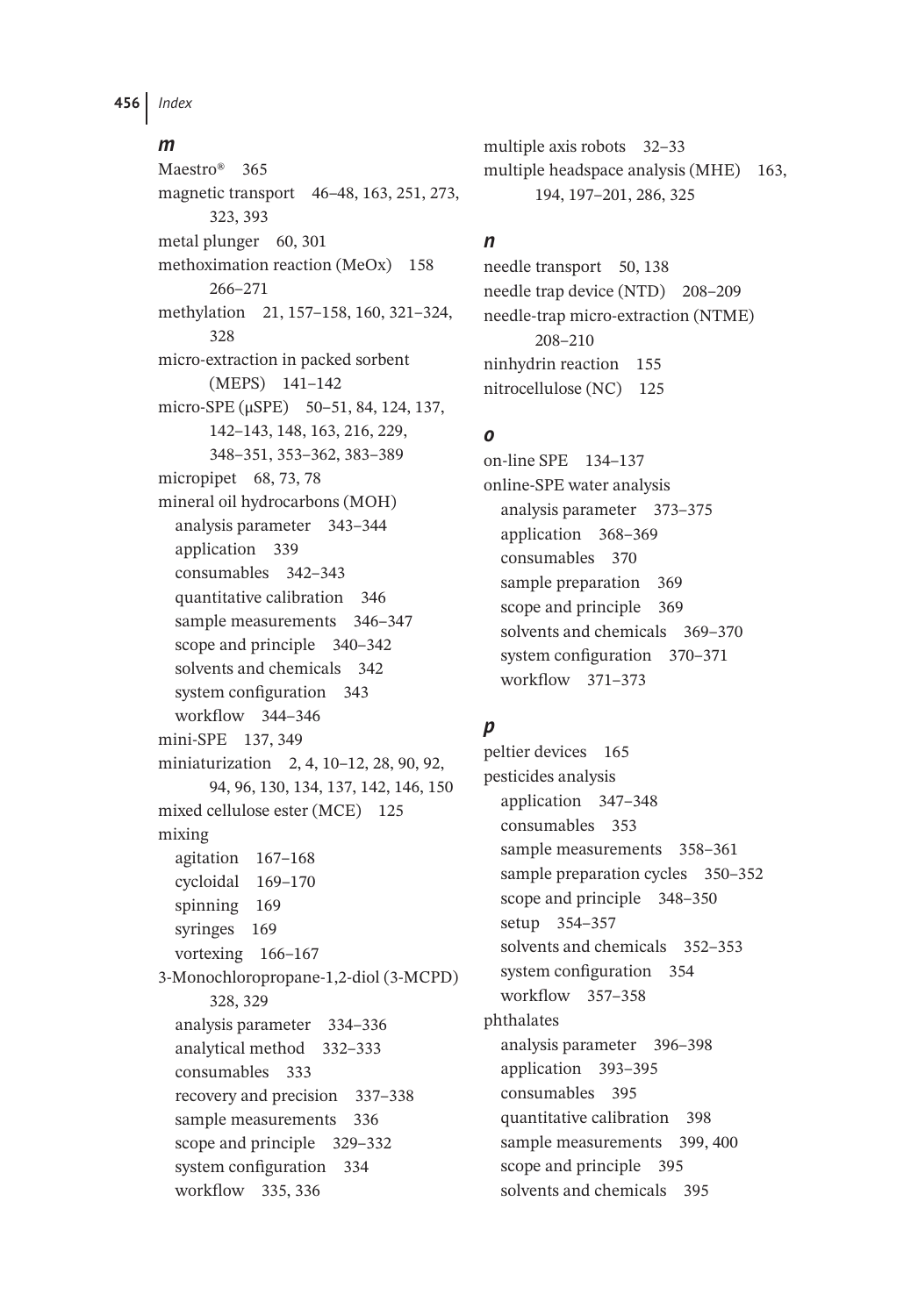system configuration 396, 397 workflow 398 pick up force 76 pipette disposable pipette extraction 78–79 filter tips 78 protein de-salting 79–81 pipettes air displacement pipettes 68–69 aspiration 71, 73 dispensing 73–74 functional tips 78–81 liquid classes 75 liquid level detection 74–75 materials 81–82 modes 69–72 positive displacement pipettes 69 tips 75–77 polyamide (PA) 125 polyaromatic hydrocarbons (PAHs) analysis parameter 317–319 application 315 consumables 316 regulations 318–319 sample measurements 318, 320, 321 scope and principle 315–316 solvents and chemicals 316 system configuration 316–317 workflow 317, 320 polyethersulfone (PES) 125, 128 polymer tip plungers 61 polypropylene (PP) 81, 125, 353 polytetrafluoroethylene (PTFE) 51, 61, 125–126, 128, 249, 301, 353, 370, 376, 396, 397, 399 polyvinylidene difluoride (PVDF) 126, 128 pressurized fluid extraction (PFE) 92–97 priming 24, 59–61, 63–65, 82, 290 purge and trap technique (P&T) 202–204, 206, 289–291, 294

#### *q*

quantitative headspace analyses 197 Queen of the Fruits 276

#### *r*

radio-frequency identification (RFID) chips 39–40, 87, 219 regenerated cellulose (RC) 126 relative centrifugal force (RCF) 149 residual solvents analytical parameter 378, 380 application 375 consumables 376 sample measurements 380–382 scope and principle 376 solvents and chemicals 376–378 system configuration 378, 379 workflow 379 reverse pipetting 69–70

## *s*

sample preparation process 1, 12, 32, 129, 367–368 sandwich injection 27, 160, 162, 222 scavenging mode 129, 133, 139 selective compliance articulated robot arm (SCARA) 28, 29 semivolatile organic compounds analytical parameter 306–311 application 304 consumables 305–306 quantitative calibration 312–313 recovery 314 regulations 314 sample measurements 313-314 scope and principle 304 solvents and chemicals 304–305 system configuration 306 workflow 312 shale aldehydes analytical parameter 392 application 390–391 consumables 392 results 393, 394 scope and principle 391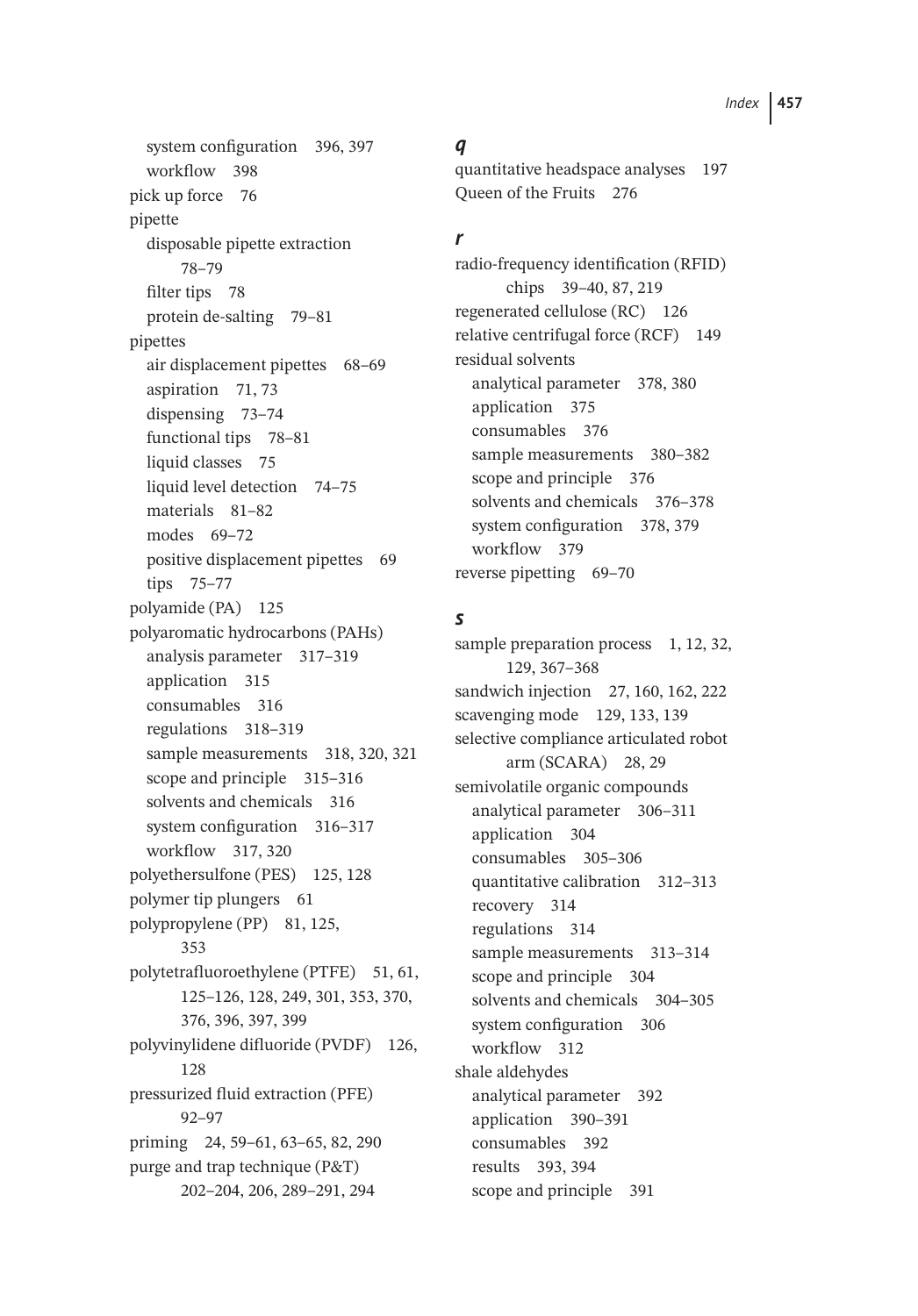shale aldehydes (*contd*.) solvents and chemicals 391 system configuration 392 workflow 393 silylation 118–119, 141, 156–159, 163, 260–262, 266–271 smart syringe concept 45 solid materials handling 85–88 automated powder dispensing 86–88 extraction 90–123 powder dispensing 86–88 weighing 88–89 workflow 86 solid phase extraction (SPE) 129, 137, 138, 141 general clean-up procedure 133 micro-SPE clean-up 137–140 on-line 134–137 sample preparation process 129 scavenging mode 129 syringe micro-SPE 140–143 sorptive extraction methods 104 spinning 169 stainless steel 60, 94, 146, 220, 342 standard operating procedure (SOP) 11, 13–15, 46, 460 standardization 2, 4, 10, 59, 459 static headspace analysis 192–194 analyte sensitivity 195 injection technique 195–197 overcoming matrix effects 194 Stir Bar Sorptive Extraction (SBSE) 108, 119, 121–123, 195, 201, 217 strip force 77 Stubs Iron Wire Gauge 58 sulfur compounds 276–283 syringe rinsing 22, 64 syringe washing 64–65, 235, 249 syringes 56–65 large volume 57 needles 58–59 needles point styles 59–60 operational parameters 62–64 plunger types 60–61

precision and accuracy 57–58 termination 61–62

#### *t*

taste and odour compounds trace analysis analytical parameters 273 application 271–272 consumables 272–273 quantitative calibration 275 recovery and precision 275 sample measurements 275–276 scope and principle 272 solvents and chemicals 272 system configuration 273 workflow 273–275 temperature control 163–166 cooling 163–166 heating 163–164 Tenax 201–202, 204–207, 209, 213, 216, 220 tetrahydrofuran (THF) 395 thermal desorption unit (TDU) 40, 122, 207–208, 217 thin-film micro-extraction (TFME) 123 traditional sample extraction 97 transesterification 21–22, 332 transferring standard methods 20 transport vial 46

### *u*

United States Environmental Protection Agency (US EPA) 13, 40, 91, 97, 202, 204, 289

### *v*

vacuum-assisted sorbent extraction (VASE) 220 vial bottom sensing 66-67 volatile organic compounds (VOCs) 375 in drinking water analytic parameters 292, 293 application 289 consumables 290 quantitative calibration 294 regulations 294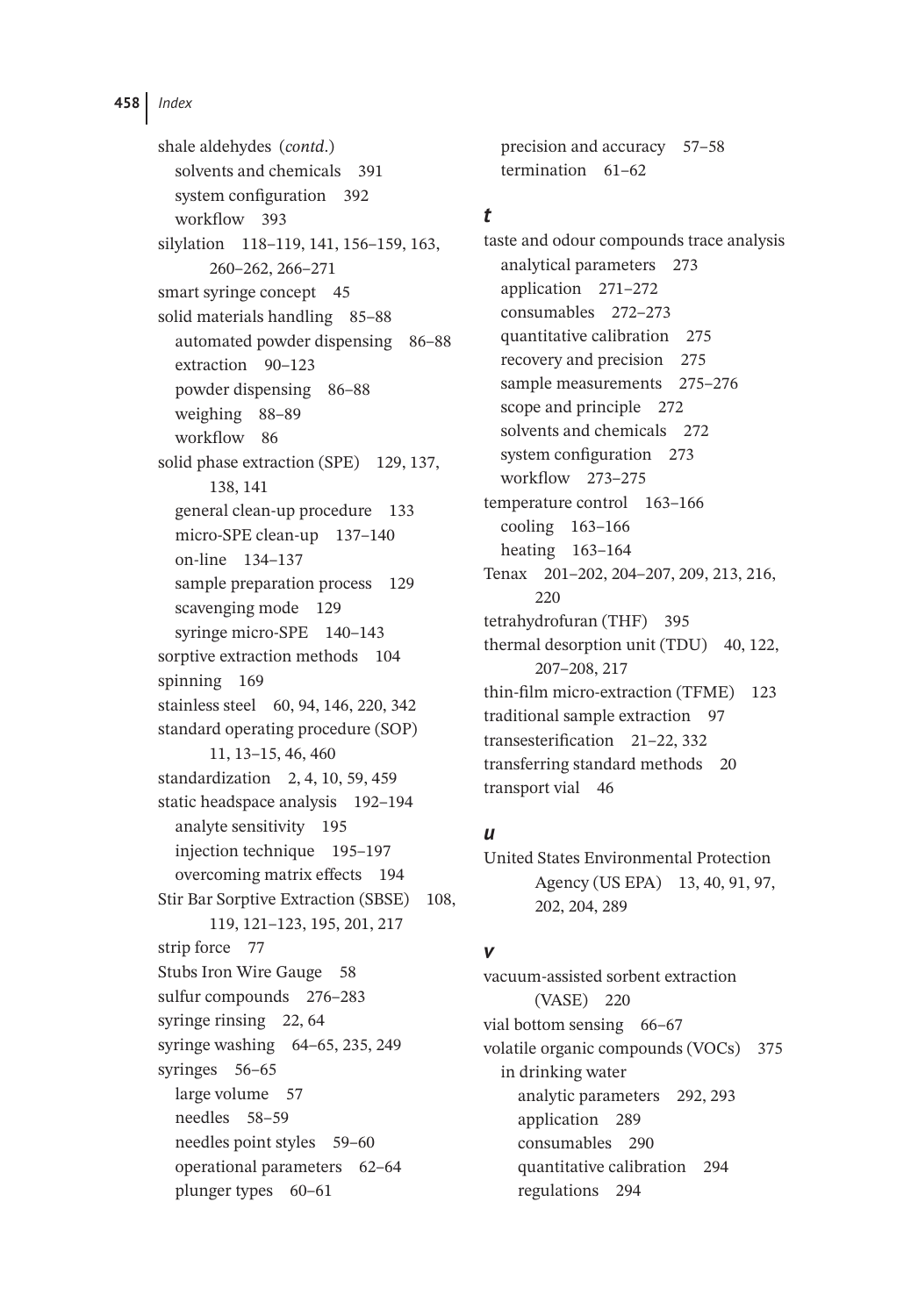scope and principle 289–290 solvents and chemicals 290 system configuration 290, 291 workflow 293 volatile sulfur compounds (VSCs) 207, 276, 278, 279, 281 volumetric dosing 88 vortex mixer 99, 166–167, 169, 251, 255, 268, 301, 306, 323, 325, 334, 371, 397

#### *w*

weighing 88–89 workflow concepts instrumental concepts Cartesian robots 28–32 collaborative robots 33–34 multiple axis robots 32–33 selective compliance articulated robots 28 tray autosamplers 26–28 workstations 25–26

object transport 46 grippers 48–50 magnetic 46, 48 needle 50 sample preparation 19–20 online/offline configuration 25 transferring standard methods 20–21 sample preparation process 35 batch processing 36–37 identification 38–40 incubation overlapping 36, 37 parallel processing 38 prep-ahead mode 35–36 sequential sample preparation 35 tool change 41 automatic 42–44 identification 44–46 manual 41–42 vial decapping 50–52 workstation 25–26, 88, 335